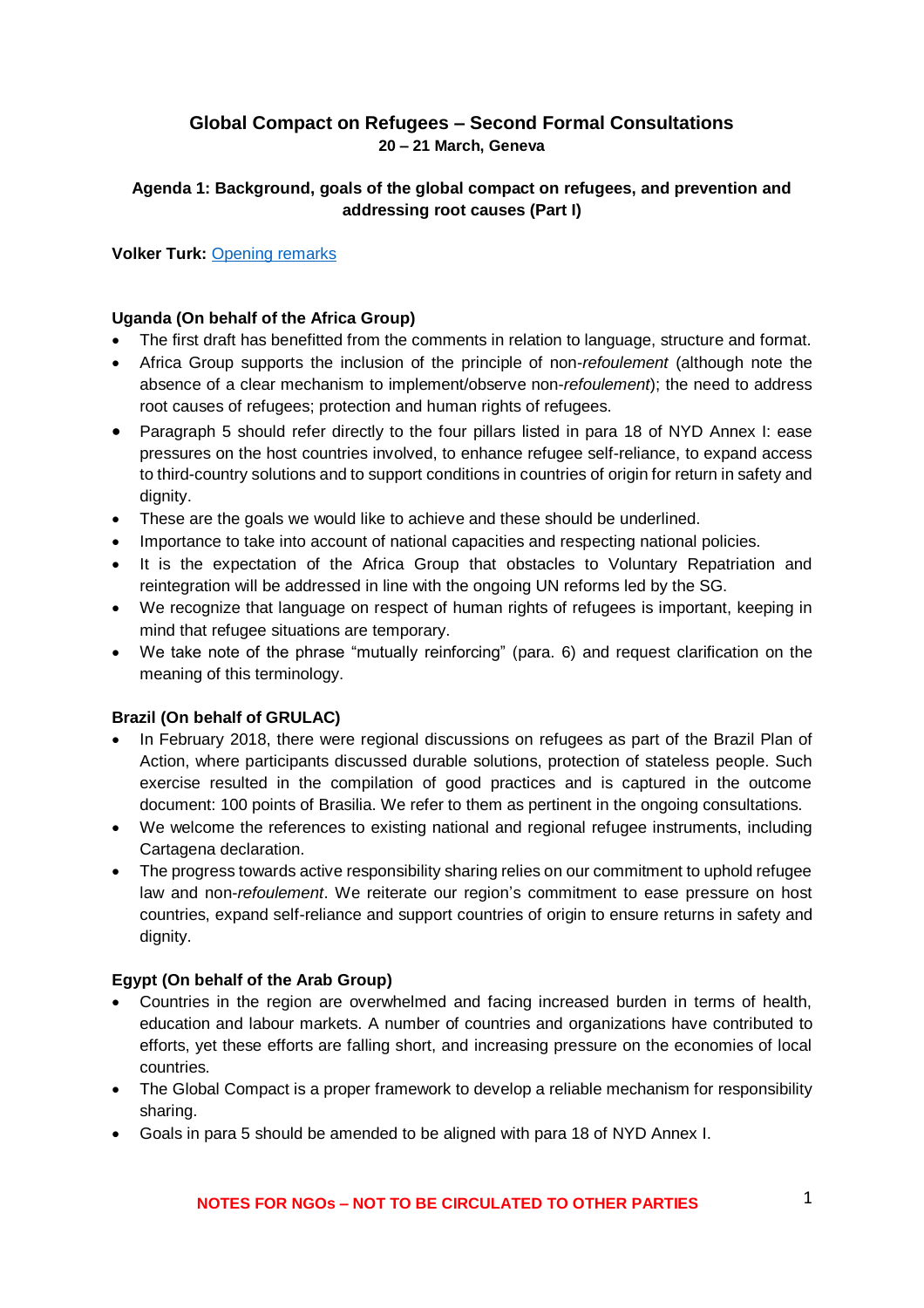# **European Union**

- Global Compact is an opportunity to modernize refugee response going beyond human rights approach, and much stronger involvement of development actors.
- Unique opportunity to strengthen international cooperation in the area of asylum and involving those not traditionally engaged, not signatories of the 1951 Convention or not ExCom members.
- Appreciate that UNHCR has incorporated many comments made in February and the disappearance of optional language such as 'interested states'.
- Welcome confirmation that responsibility sharing is best achieved through a wide range of commitments, not just financial or in -kind.
- Welcome references to data protection and monitoring.
- Draft 1 provides for a very good and solid basis for further discussions.
- On Agenda item 1 Agree that environmental degradation and natural disasters are major causes for displacements but would avoid the term "refugee movements" ensure no confusion on root causes of refugee movements.
- Welcome equitable and predictable responsibility sharing through concrete measures. Countries not traditionally contributing need to step up. At the same time, we welcome the voluntariness as a key component.
- Reference to ending encampment should be reinserted.
- Welcome widening support base.
- GCR fits with UN reform, and appreciate addressing root causes, and supporting countries of origin should also be encouraged. We encourage reference to UNHCR's role in UN coordination for refugees.
- Positive reinforcement of references to existing international refugee law and basic protection standards for refugees, including non-*refoulement*. Should also include call for universal ratification of the 1951 Convention as traditionally done (e.g. Omnibus resolution). Also call for reference to humanitarian principles and explicit reference to the Convention on the Rights of the Child.
- GCR implementation should be a paradigm shift.
- Welcome focus on root causes linked to Agenda 2030 and consideration of states legitimate security preoccupations.

#### **Ethiopia**

- First draft reflects balanced view and the aspirational character of the document.
- Right to asylum is customary law. Document needs further refinement to make commitments concrete.
- Environmental factors are considered as drivers, but needs to go beyond and underline crossborder movements as a result of climate change.
- Most refuges are hosted in low-middle countries, their efforts need to be recognized.
- Pleased to see mention of human rights, but would like to see stronger references.
- Principle of non-*refoulement* should be reinforced with a mechanism.
- Four objectives of the CRRF (para. 18) need to be included in the document.

#### **Denmark**

- The draft maintains a balanced approach, reflects that UNHCR has been listening to States.
- Revised draft goes further on how states can commit to equitable and predictable responsibility sharing and recognizes it includes all States as well as IFIs.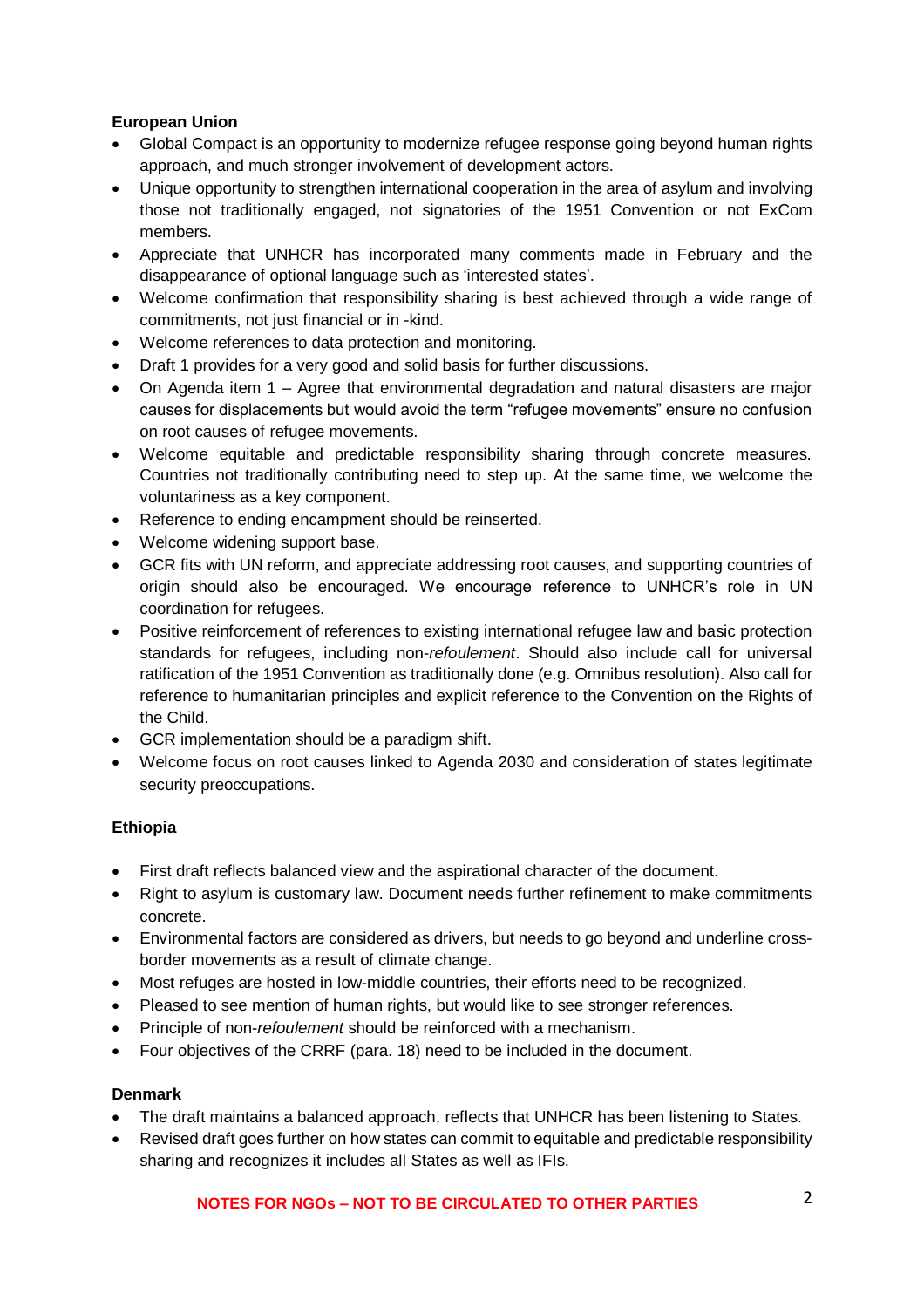- Pleased with reference to existing refugee instruments, non-*refoulement* humanitarian principles and centrality of protection could be emphasized more. Also good that this is done in a way that maintains the legally non-binding nature of the text (not setting new standards).
- Gender, age and diversity and disability could be streamlined throughout the text.
- Appreciate Para 5 solutions and socio-economic inclusion and focus on women and girls.
- Appreciate para. 7 reference to predictable humanitarian and development response in line with 2030 Agenda/leave no one behind.
- Good references to nationally led, inclusive approaches with development support, including additional, flexible and multiannual funding
- Good references to preventing and addressing root causes.
- References to UN reforms and Grand Bargain are positive, but would like to see reference to New Way of Working. CRRF is New Way of Working for refugees. This also needs to embrace humanitarian and development nexus. Application must be privileged in specific countries as well as in appropriate timeline, maintain high-level of ambition.
- Description of role and responsibilities could still be strengthened particular with regards to involvement of development actors and others as well as stronger accountability and involvement of refugees and civil society, including in follow up.

### **India**

- Recognize the changes; Compact establishes responsibility sharing among states in the spirit of international cooperation and is legally non-binding.
- Welcome that Compact will be operationalized by voluntary contribution, according to each country's capacities, and that the Compact is humanitarian and non-political.
- This requires complementarity and welcome that Grand Bargain commitment relating to funding local responders have been incorporated.
- Compact will be operationalized by states, not just according to resources and expertise, but in a manner consistent with their obligations, priorities, laws and security.
- Dealing with refugees is not just the responsibility of host states but also of countries of origin.
- Compact must recognize that those not party to the Refugee Convention have showed a generous approach, and that their obligations differ from those party to the Convention.
- Text changes in track mode would help to understand evolution of the drafts.
- Aspect of prevention and durable solutions, root causes have been reflected but could be clearer in terms of actionable commitment for donors and countries of origin.
- Most refugees hosted by developing countries and important to consider host states' security and development concerns. Some of them are not party to convention and yet face protracted situations. The Compact litmus test will be to provide a clear mechanism to genuinely share the burden.
- We renew the commitment of India, which hosts large numbers of refugees.

#### **Germany**

- Appreciate the much more concrete language, and draft highlights the political commitment required.
- Welcome clear reference to the non-legally binding nature of the Compact and its voluntary nature.
- Good explicit reference to international refugee law, but would like to see this accompanied by call to accede to Convention.
- Would also like to see explicit mention CRC, CEDAW, persons with disability and law against transnational organized crime.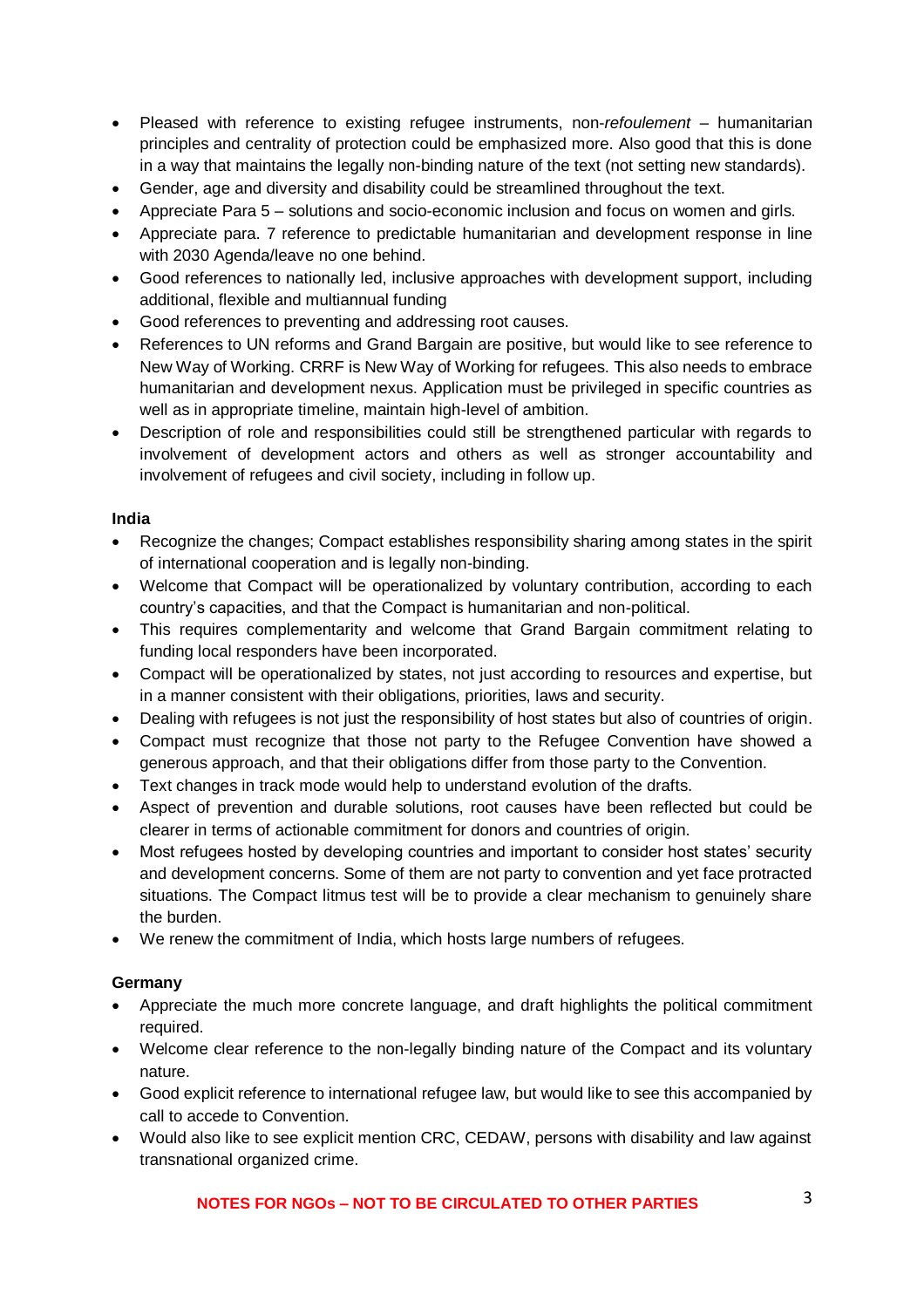- As regards to the goals, enhanced socioeconomic conditions should be measured in relation to 2030 Agenda and like to see reference to children.
- Humanitarian assistance must be provided to address needs in accordance with humanitarian principles.
- GCR and GCM are two distinct processes but it is important to ensure coherence and consistence in light of mixed movements challenges and see reference in the introduction too.

#### **USA**

- Clear that UNHCR has heard comments shared at the first formal consultations. In short, more work to be done but we are progressing.
- Appreciate references to normative frameworks including refugee, human rights and humanitarian law, while acknowledging regional instruments.
- Appreciate the voluntary and non-binding nature of the draft.
- Need to expand responsibility sharing beyond traditional states with the aim of broadening the support by including countries of origin, development actors, private sector and states.
- Prevention crucial to address root causes of refugee flight and this must be linked to UN reforms.

#### **Turkey**

- Introduction encompasses a wide range of refugee issues. Root causes are also depicted comprehensively, including with clear references to persecution, conflict, violence, human rights violations, environmental degradation and natural disasters.
- Believe it is important to stick to NYD language and include terrorism as causes of refugee flight.
- Reference to refugee Convention/Protocol is key as this is the framework to protect refugees.
- Goals: agree with what is in the draft although should stress that the most important objective is about easing pressure on host country. This should be explicitly said in the section on goals, with reference to broadening the base of support.
- For host countries like us, resolving large movements is important so happy to see addressing root causes.
- Humanitarian nature should be the driving force and complementarity with development should be strengthened in the text.
- Add reference to WHS in respect to humanitarian-development nexus, useful also to the refer to New Way of Working as a strong paradigm shift.

#### **Netherlands**

- Believe text reflects many views. In general, it is an improvement and the text is stronger and contains less conditional language.
- The objective is not to find agreement only for interested states; each state must assess what they can do.
- Appreciate notion of broadening the support base and expanding opportunities for states to contribute beyond humanitarian support.
- Host states making commitment on policy measures which can be supplemented by donor contributions.
- Voluntary and dedicated contribution also appreciated.
- In the introduction, asked for references to existing framework and root causes; these can be different and can become a basis for discussions. We have already agreed CRRF and main task now is to agree on operational framework that makes tangible change.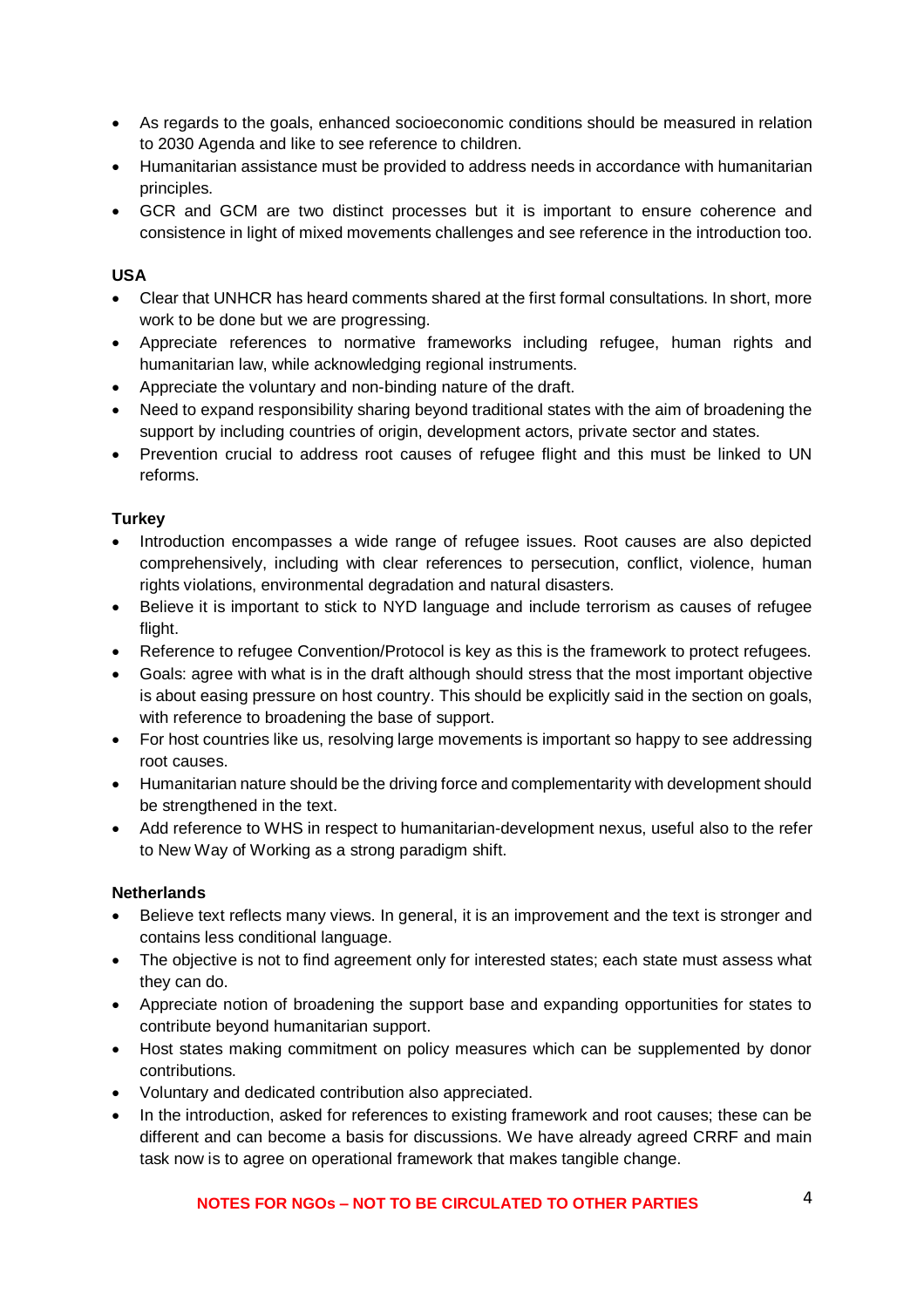#### **Ecuador**

- Strengthened articulation of existing refugee instruments are positive. This language should be maintained and even strengthened in the later draft.
- As a host country, we are pleased to see the draft looks at prevention that force people to leave, and believe this could include prevention of SGBV and gender aspect to be addressed across the continuum.
- Refugees also contribute to reducing pressure.
- Humanitarian support should be aligned with development actors in host states.
- Express our concern for lack of clear efforts to harmonize the two compacts. Looking for bridges will be helpful.

#### **Montenegro**

- Welcome the strengthening of the introductory part and legal framework. Legally non-binding nature of the document is clearly stated, which is positive.
- Welcome inclusion of human rights violations as a possible cause of displacement.
- Appreciate links with 2030 Agenda.
- Political will is an important element for prevention, and must be in line with UN reforms.
- Need improved language for vulnerable groups apart from women and girls, for example need to focus on children and older people too.

#### **Spain**

- With regards to mobilizing political will, we would like to see concrete measures spelled out.
- Text is more coherent with the new introduction, however would like to see NYD mentioned.
- Humanitarian principles should be included.
- 2030 agenda important to mention and thankful to see stronger references to it. Specific needs of vulnerable groups should be taken into account.
- Recognizing importance of comprehensive responses underway in Central America is central.
- New Way of Working must be stressed, as should the role of the private sector and civil society.

#### **Indonesia**

- Appreciate that responsibility sharing mechanisms have been elaborated. First draft provides a solid basis to continue discussion.
- In the introduction, appreciate that the first draft lays a comprehensive ground for the text.
- Important not to apply one size fits all, because states do not have the same starting point and the same degree of resources.
- Needs should take into account transit countries. Need to highlight the role of international organizations, like UNHCR, in meeting the needs of refugees in transit countries.
- With specific reference to goals, in paragraph 5, propose to add "international organizations that provide resources to host and transit countries".
- Need to take into account specificity of circumstances in capacity and resources, and highlight laws and regulations.
- Need to apply a balanced approach in meeting needs and durable solutions. Need to elaborate on durable solutions, and normalization in countries of origin to enable dignified returns.

#### **Mexico**

• Draft 1 takes into account various comments made and these are reflected in a balanced fashion. Current version reflects improvement.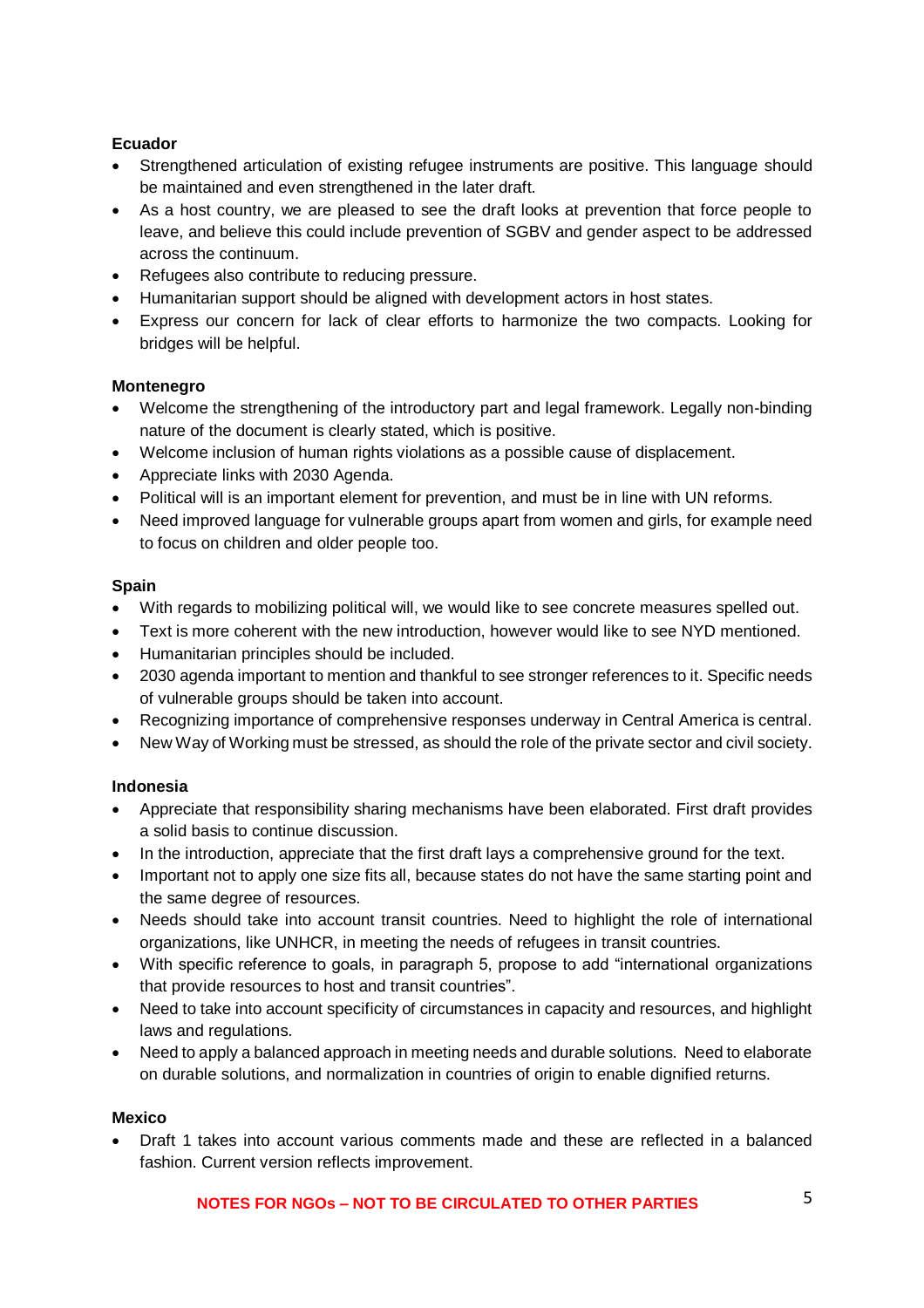- Agree that it is vital that the compact builds on IRL, and welcome references to the Convention and the underlying principle of non-*refoulement*.
- We believe development perspective and how it dovetails with SDGs will help guiding action in short- and long-term.
- Need to reflect better mixed flows in the GCR, and as such need to have a proper human rights basis for this.
- Agree that GCR needs to be based on shared responsibility sharing and increased international cooperation and addressing root causes. GCR should be applicable to all persons when it comes to large movements and must encompass humanitarian, development and peacebuilding efforts.
- Should not ignore natural disasters and climate change causes, and these needs to be reflected in relation to reducing the effects of climate change.

### **Australia**

- Welcome the call to countries to do more in terms of responsibility sharing. GCR requires global action.
- Welcome new paragraphs, especially those that draw attention to root causes and preventing displacement. Would welcome calls for state responsibility and accountability to prevent displacement.
- Welcome stronger language on vulnerability, but need to recognize intersecting vulnerabilities, more explicit references in the text to disabilities would be welcome. (Currently 13 million people in the world are living with disability). Disability inclusion should be included as crosscutting. The word "diversity" can be ambiguous.
- Disaggregation of data by disability, age and gender must refer to the Washington Group set of questions.
- Strengthened language on GCR: need to ensure this language is flexible so that the nonbinding nature is maintained.

#### **Botswana**

- Keen to see protection and dignity based on the principles of international solidarity and humanity.
- Appreciate broad responsibility sharing mechanisms which encompass national, regional and global elements.
- Welcome provision of capacity building at national level at the request of host government.
- Welcome Global Support Platform to be activated in alliance with the High Commissioner for Refugees. But would like to see more details about the structure of the Platform, the role of smaller and middle-income host states in the Platform and its membership.
- Subscribe to the view on national arrangements.
- Prevention and root causes are important dimensions of international cooperation.
- On responsibility sharing mechanisms, welcome outlining data and evidence on population and socio-economic conditions.
- Compact should also recognize states that host high refugee numbers in proportion to their population.

#### **Norway**

- First draft is an improvement on the zero draft.
- Looking for a text that is practicable, and implementable; not to repeat the NYD, and we do not see a need for a longer introduction.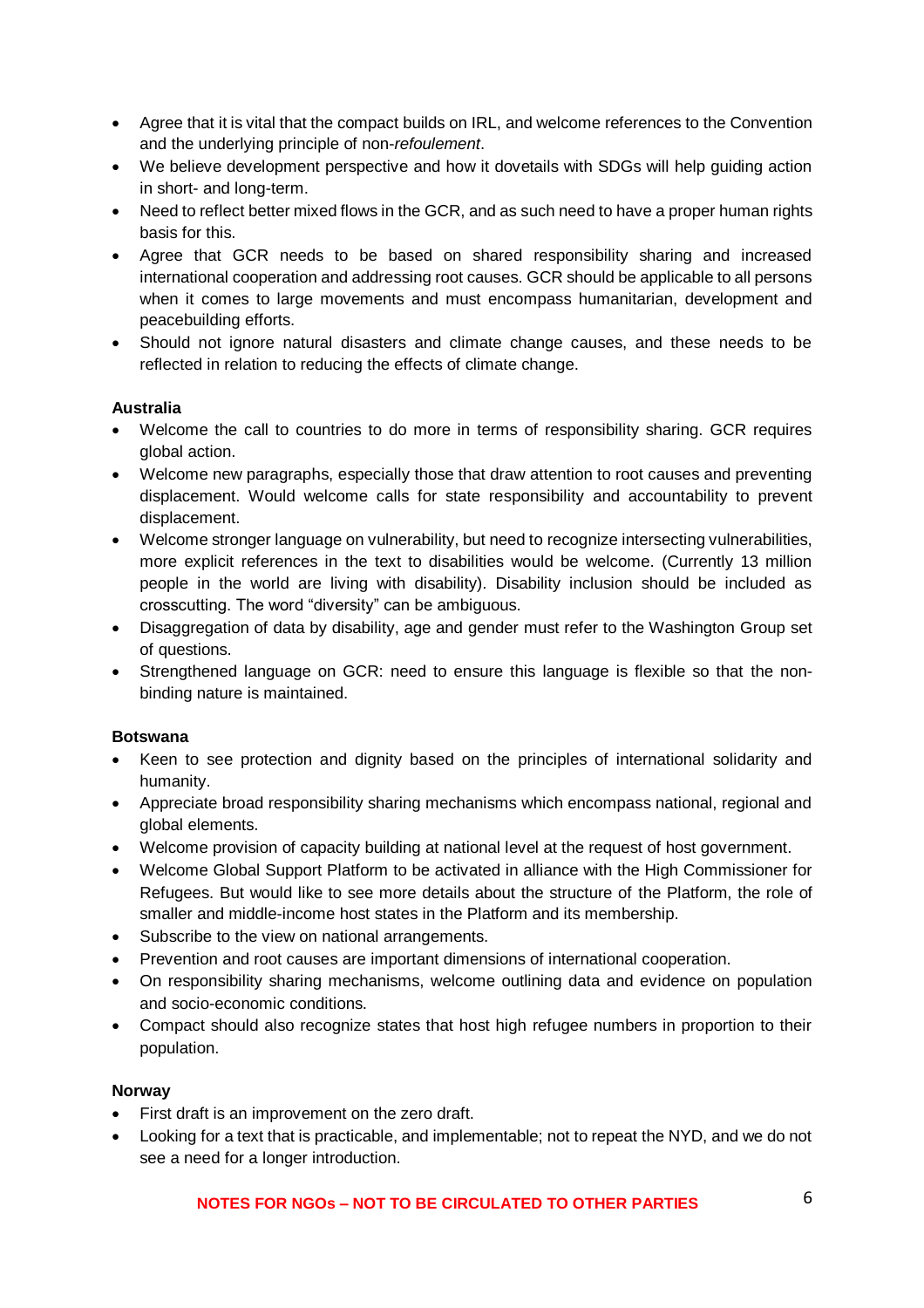- Agree to widen the support base. Agree to establish framework for responsibility sharing among all UN Member States, while acknowledging that contributions may vary.
- Need to ensure complementarity between humanitarian and development actors, while respecting humanitarian principles.

#### **Honduras**

- Note the inclusion of many causes of refugee movements and better criteria to define responses.
- Focus on the particular needs of those at greater risk, especially women and girls, is important for their capacity to integrate.
- Need support for countries of origin to achieve durable solutions.

#### **Belgium**

- Appreciate the emphasis on the centrality of protection, IHL and non-*refoulement*, data protection as well as clear language on responsibility sharing including the necessity to expand resettlement of refugees.
- Welcome that GCR will be operationalized by voluntary contributions according to respective resources.
- Welcome the strengthening of the text on root causes and references to the Grand Bargain and the private sector.
- The text should be coherent with the NYD and needs to mention the complementarity with GCM.
- Need to mention the humanitarian principles.
- Non-political and humanitarian references should be removed as integration of humanitarian and development actors are also a crucial objective of the compact.

#### **Japan**

- Pleased to see the revised introductory part.
- Goals and measures for sharing responsibility are well articulated.
- Para 3: compact seeks burden and responsibility sharing among a wide range of stakeholders, crucial that engagement is included in this part.
- Para on prevention and root causes are welcome. We also welcome complementarity between humanitarian, development and peace.
- Agree that the text refers to the link with SDG and ongoing discussion of UN reform.
- Compact ought to draw robust engagement while keeping its non-legally binding nature.

#### **Republic of Korea**

- Recognize the progress made in the consultation and the text is now rich in preambular commitment, especially with the reference to non-*refoulement*, human rights instruments, gender/SGBV perspectives.
- Also welcome further engagement of private sector in the multi-stakeholder approach and expand resource mobilization.
- Responsibility sharing mechanism is better elaborated, including clarifications on the role of each key mechanism.
- However, important to prevent duplication between these new mechanisms and existing bodies and arrangements. Moreover, the distinction between global refugee summits and the Global Support Platform is not clear.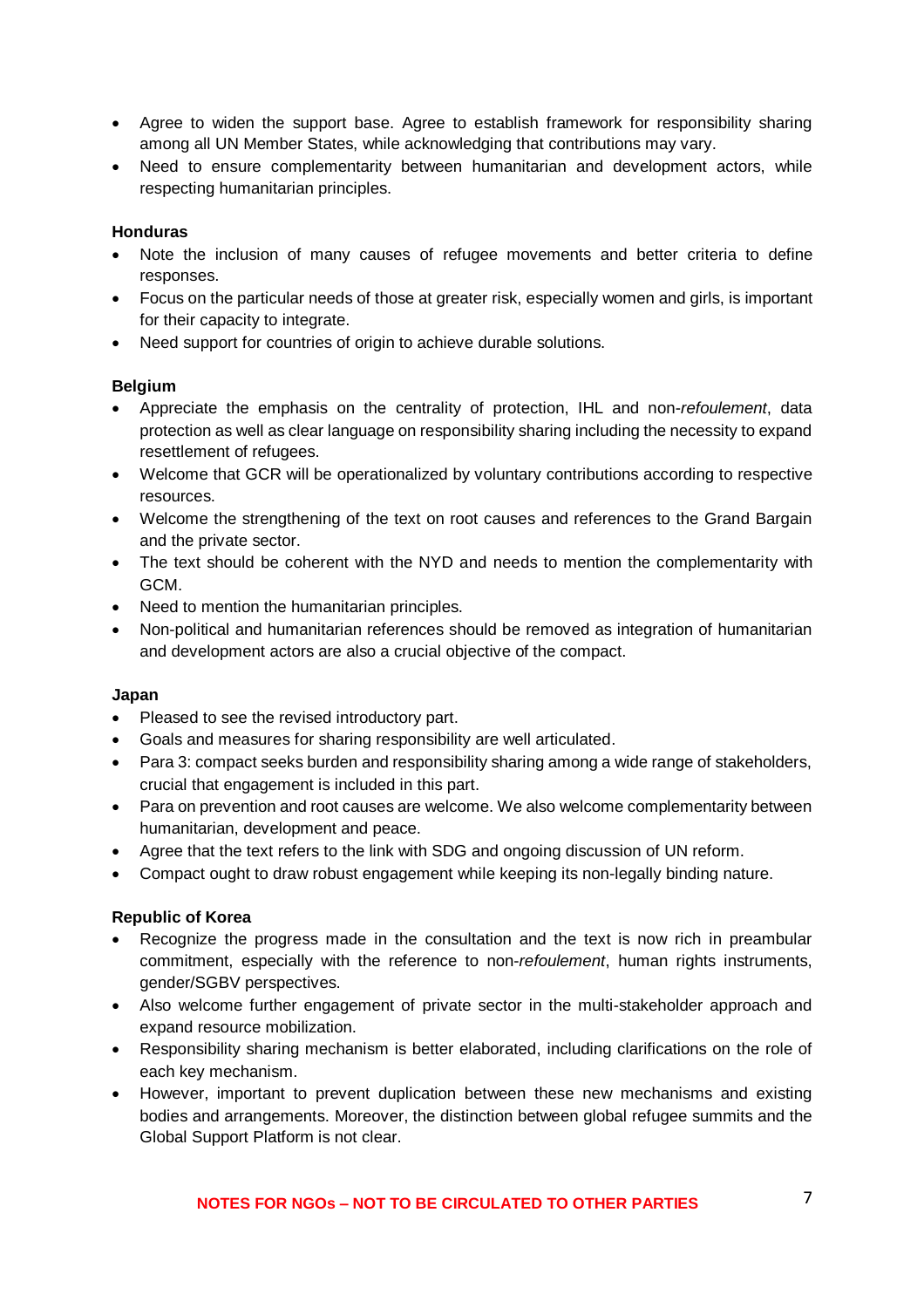# **South Africa**

- Note with appreciation improvements in the text. Inclusion of the international refugee law as well as regional instruments are positive.
- Note with concern that para 18 of Annex I/NYD are misplaced in para 5. Success will hinge on how much progress is made in the four pillars of CRRF para 18 and this should be frontloaded.
- Introduction should be strengthened as refugee situation is context-specific and must take into account national priorities and respect national sovereignty.
- GCR must be operationalized through voluntary contributions and such contribution should also take into account state national priorities and development plans.
- Combatting discrimination and xenophobia has been omitted. The text could benefit from references to the Durban declaration and we request that this be reflected in the new draft.

#### **Bolivia**

- Supports the fact that GCR rests on humanitarian solidarity as well as references to SDG.
- Believe that these principles need to be expressed more intensely and solidarity must be expressed in relation to refugees, not states.
- We refer to "World without Walls", held in Bolivia, where we committed to work towards a new world order based on complementarity and solidarity.
- Refugees are not a burden, so we need to see a real approach to international solidarity.
- While state responsibility should be shared we should work towards consolidating universal citizenship and this should be reflected in the text.
- Removing xenophobia and racial discrimination should be included in the GCR and this must be based on a human rights approach so that states remain committed to fighting xenophobia and racial discrimination.
- Focus on building true peace and overcoming structural barriers to peace, for example, access to equitable opportunities.

#### **Switzerland**

- Welcome the new text, especially mentions of the legal framework and human rights instruments.
- Pleased to see text now focuses assistance and protection of refugees including strengthened language that targets all states.
- Multi-stakeholder approach is a reality and we commend it and it is a responsibility of all states and other stakeholders mentioned in para 3. Like to see specific mention of local societies of red cross and red crescent movement as they are vital responders.
- We support goals of the GCR, Para 6 requires further nuance: GCR will not be legally binding. but the voluntary nature should not contribute to weakening the refugee regime.
- Need to ensure that legal status and nationality should not affect asylum.
- Global approach on prevention and respect for human rights and IHL is welcome. But also need to mention instruments such as Sendai framework and the platform for displacement linked to disasters.
- Need to ensure that certain groups are not excluded and that there are no different definitions for specific categories of people.

#### **Iran**

- Recognize some improvements. But certain areas need to be strengthened substantially.
- Introduction: do not need to reopen issues that have already been agreed on. And refrain to expand the definition of refugees.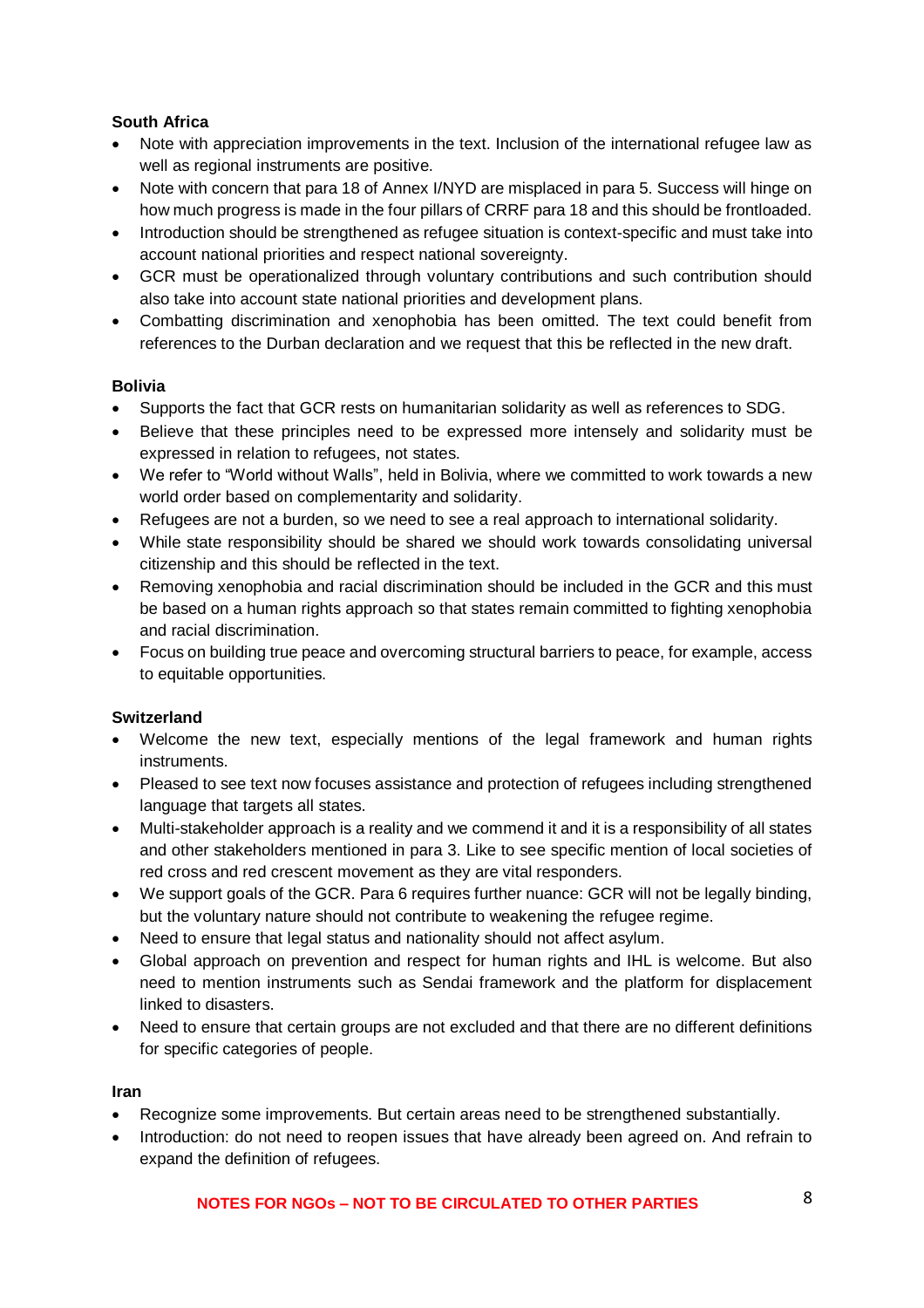- GCR emanates from humanity and international solidarity. Cannot agree more, and believe that success will depend on capacity to make fair responsibility sharing a reality on the ground rather than a language element.
- GCR is grounded on international refugee law and non-*refoulement*. But do not know how to interpret efforts by some states to keep refugees close to their countries or origin. There is a degree of hypocrisy in the attitudes of those states. Obstructing refugees' cross-border movements is unacceptable, but these same states advise others to stick to norms.
- If wealthy states plan to keep their doors closed, then this is not fair to ask others to keep borders open. We need to remove this dichotomy between states.

### **Holy See**

- It is vital that GCR delineates UNHCR from local groups so the protection mandate is better achieved.
- GCR will benefit from supporting stories of hope. Pleased that it acknowledges those countries who have kept their countries' borders open and they should receive broad support.
- Vital to tackle root causes and durable solutions through diplomacy. Human person is capable of forgiveness, this is essential during and after a crisis.

### **United Kingdom**

- Welcome the document, there is a clear and credible language change.
- Widen support base is welcome, but delivering will be key.
- Participation must underpin draft; engagement and accountability to refugees is key; include marginalized groups especially people living with disability; reflect on a section on partnership including with other UN agencies, IFIs, civil society and private sector.
- The global refugee summit could be a good proposal to gather political support at regular intervals. Such summits could be convened by the UN Secretary General to have high-level buy in. Current formulation on Global Support Platform is ambitious and will need clarity. It may be trying to do too much at the moment.
- Para 5 outlines good goals but we need more on how these will be measured and on the process. Developing indicators by 2019 is not ambitious.
- Appreciate strengthened language on women and girls and vulnerabilities but would want to see specific references to disability similarly to Australia.

#### **Italy**

- Refugee situations are international crises and therefore should not be dealt with only by most affected countries. Responsibility sharing is core of Italy's foreign policy and we welcome strengthened language on this.
- Investing in protection, capacity building, reception and admission capacity, income generation and protecting human rights of those on the move, while valuing the positive impact of refugees, and appreciate that these are well developed in the draft as far as socio-economic conditions are concerned and we believe refugees should be integrated in society by developing strategy and building skills essential in the labour market.
- Appreciate a clear reference to multi-stakeholder approach especially the inclusion of local authorities.
- Also reference non-legally binding is complemented by mutually reinforcing nature of the contributions.
- Appreciate strong references to the international refugee law although surprised by the reference to natural disasters. Would also encourage references to 'do no harm' and conflict sensitivity.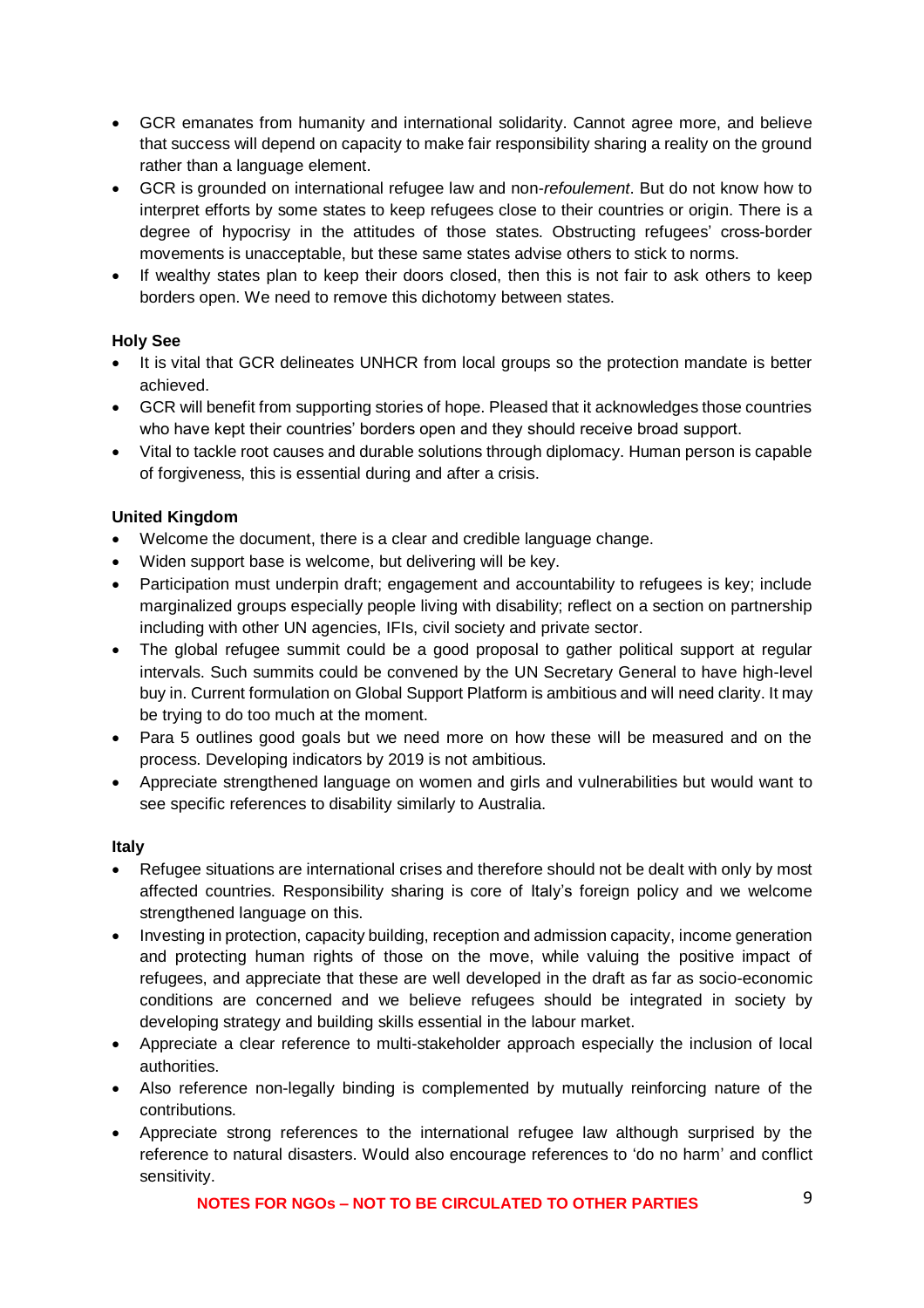- GCR and GCM must be complementary, and this could be done by creating common platforms to maximize resources and developing clear schemes to manage mixed movements; address common issues and gaps. We should build a coherence scheme.
- Fundamental to address current protection gaps in a comprehensive way.

#### **Hungary**

- The first draft provides a solid legal basis and we appreciate this.
- At the same time, there is no need to create new legal norms so welcome the non-legally binding nature of the GCR and the voluntary nature of operationalization.
- Support that in the new draft these contributions will be determined by each state according to their resources.
- Also, welcome consideration of states security concerns.
- Pleased to see the importance of prevention and also addressing and tackling root causes, and will welcome the responsibility of countries of origin in this regard.

### • **Estonia**

- Appreciate the first draft. Language is more concrete.
- Welcome protection, and various burden and responsibility sharing mechanisms as well as emphasis on political and root causes.
- Welcome the strengthening of the responsibility sharing framework, but rights of the child could be considered.
- Comprehensive and cooperative responses are welcome, and we also welcome the nonlegally binding nature of the compact.
- References to SDGs is welcome to ensure strengthened humanitarian responses. Humanitarian principles should be emphasized.
- Welcome paragraph on root causes and clear references to UN reforms, but language on promotion of human rights could be further adjusted.
- GCR and GCM should complement each other and would like to see references to this.

#### **Pakistan**

- Note with appreciation that some of our concerns have been addressed. But the draft could be further improved.
- Note the legally non-binding nature of the compact and the focus on solutions in countries of origin.
- Burden and responsibility sharing mechanisms started to take shape and present some potential. Acknowledge the attempt to broaden the support base.
- Still need more and clearer concrete commitments to share responsibility, otherwise calls will appear to shift burden on host states.
- Appreciate efforts to reach out to non-traditional contributors such as regional IFIs.
- Specific language concerns: in para 1, we note that the definition of refugee is broadened: In particular, language on natural disasters will need to be reconsidered.
- In para 1, there is a specific mention about developing and middle-income countries. This reference should stress their specific development challenges instead of a lack of resources.
- Would like to see clear mention of humanitarian principles.
- International cooperation is critical and the GCR is a necessary tool to harness the resources required to collectively address refugee challenges. Pleased to note the humanitarian and voluntary nature of the compact.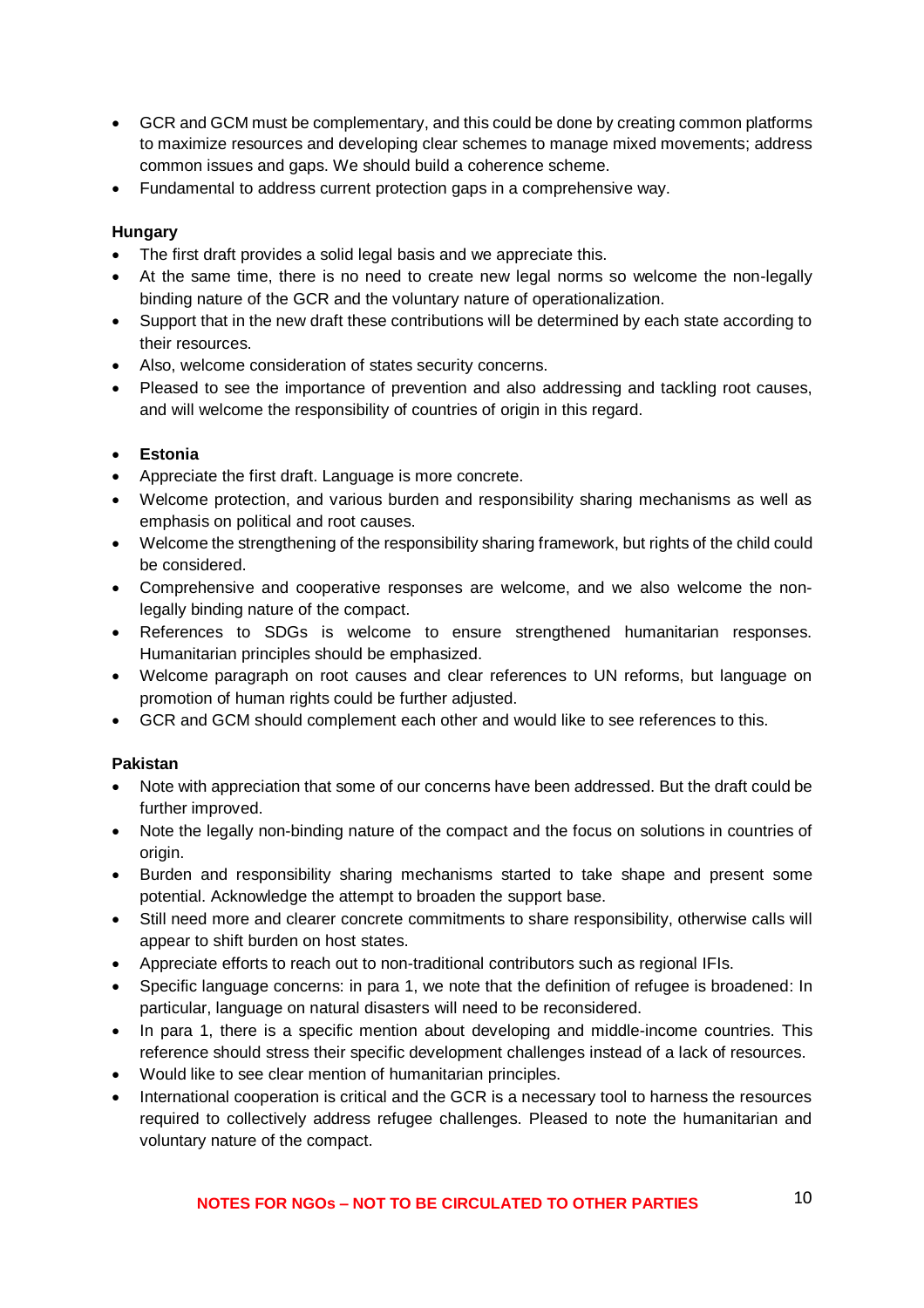- Need to better understand the causes why people flee. Assisting countries of origin to receive refugees is best strategy to pursue.
- Genuine security needs of states also need to be considered, with regard to those seeking safety and the compact must continue to be guided by humanitarian values.

#### **Canada**

- The first draft represents a clear improvement, and includes norms that underpin refugee protection.
- Age, gender and diversity perspectives could be strengthened.
- Aligns better with NYD, and must result in concrete and practical action to ensure predictable and equitable responsibility sharing.
- GCR must mobilize political will and this should be reflected in the introduction and recommend call to states to get involved.
- Note that the draft sets out tasks to be undertaken by UNHCR; important that these new tasks do not detract it from the agencies priorities, effectiveness and core protection mandate; and we would encourage that the ExCom discusses further the human resources impact of the GCR.
- Steps must be undertaken for other UN agencies to get involved and this should be reflected in the GCR.

#### **New Zealand**

- The introduction now provides the context for our collective effort, by emphasizing non*refoulement*, human rights law and IHL.
- Welcome in para 2 that international cooperation must be translated into concrete action and support the overall direction to engage a wider range of states.
- At the same time, we note that the draft provides sufficient flexibility on how states can contribute.
- Recognize burden on host states and all states will have to review their approach to hosting countries.
- We welcome the proposed goals, especially strengthened national protection systems and enhanced socioeconomic conditions measured against SDG is welcome and we support this last point to be further elaborated.

#### **France**

- Welcome UNHCR's efforts. Appreciate references to existing legal frameworks as well as relevant human rights and IHL.
- Welcome elaboration of the compact goals and more information on implementation modality so that international cooperation responses provide more predictability.
- Agree with UNHCR analysis that protection efforts should be accompanied with actions to address root causes and appreciate strengthening of the language regarding this.
- Need stepped up cooperation between humanitarian development and peace. Coherence with UN reform agenda must be closely looked into. This necessitate reinforced cooperation between sectors.
- Noting mention of natural disaster and environmental degradation, we want to remind that it is essential to avoid any confusion on the qualification of refugee status. The 1951 Convention do not refer to environmental aspects. Those aspects are covered by other UN processes. All work should comply the Convention and UNCHR's mandate.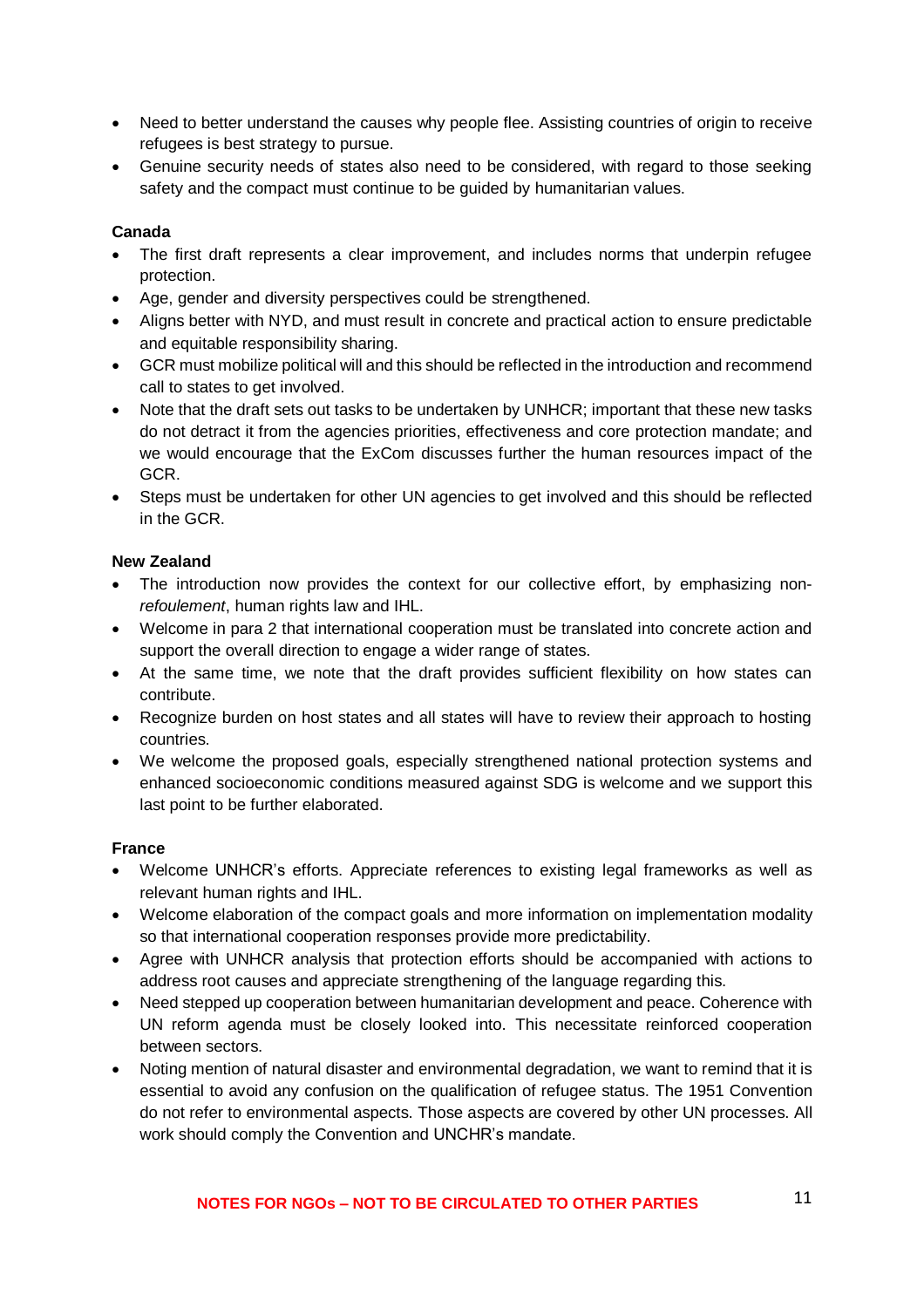### **Russian Federation**

- This draft is less balanced than the zero draft. Para. 5 presents strange formulations and not clear whether this is based on para 18 of the NYD Annex I.
- Need more clarity para 6 What is the meaning of "voluntary but mutually reinforcing"?
- Humanitarian principles should be the base of any humanitarian action, including through the GCR.
- The preferred sustainable solution is voluntary return and reintegration of refugees: all other solutions should be considered a secondary resort, and this should be reinforced in the introductory part.

### **Poland**

- Changes are a good reflection of the text. Regarding the goals, welcome the reference to current legal framework. Still would welcome reference to humanitarian principles.
- Para 6 welcomed, especially the non-legally binding nature of the GCR and would encourage the whole text to reflect this.
- Crucial that providing tools to mobilize resources take into account disparities, limitations and constraints among donors.
- Focus on root causes is positive and comprehensive effort required from the international community and efforts must aim at reducing refugee and illegal migrants numbers.
- This should be complemented with tailored development cooperation, conflict management and strong governance and in this regard welcome references to Agenda 2030.

#### **Venezuela**

- Welcome the first draft and attempts to broaden the support base.
- Note that support is not based on financial issues alone. The compact should also look at resettlement.
- On goals, recall that the effort must be to relieve pressure on host countries.
- In para 18, we are concerned that it tends to strengthen national systems in those countries that are taking refugees and not particular emphasis on voluntary returns.
- Needs to highlight the temporary fashion of displacement and emphasize the need for clear political will that guarantees sustainable reintegration in countries of origin.
- Drafting of para 6 is confusing: would like to know what is voluntary and mutually reinforcing contribution.
- Financial contribution should not be conditional and there should be stimulation for contributions.
- GCR should be humanitarian and not political and emphasize that the refugee flows reflect a failure on the part of some countries to not abide by UN charter.

#### **Latvia**

- Welcome the text which carries strong legal references.
- Appreciate the voluntary nature of the compact and that each state is free to determine their contribution according to their expertise/resources.
- Agree humanitarian effort must be accompanied by the need to address root causes, and we welcome this.

#### **Brazil**

• Glad that calls to strengthen legal frameworks are addressed and to see reference to non*refoulement*.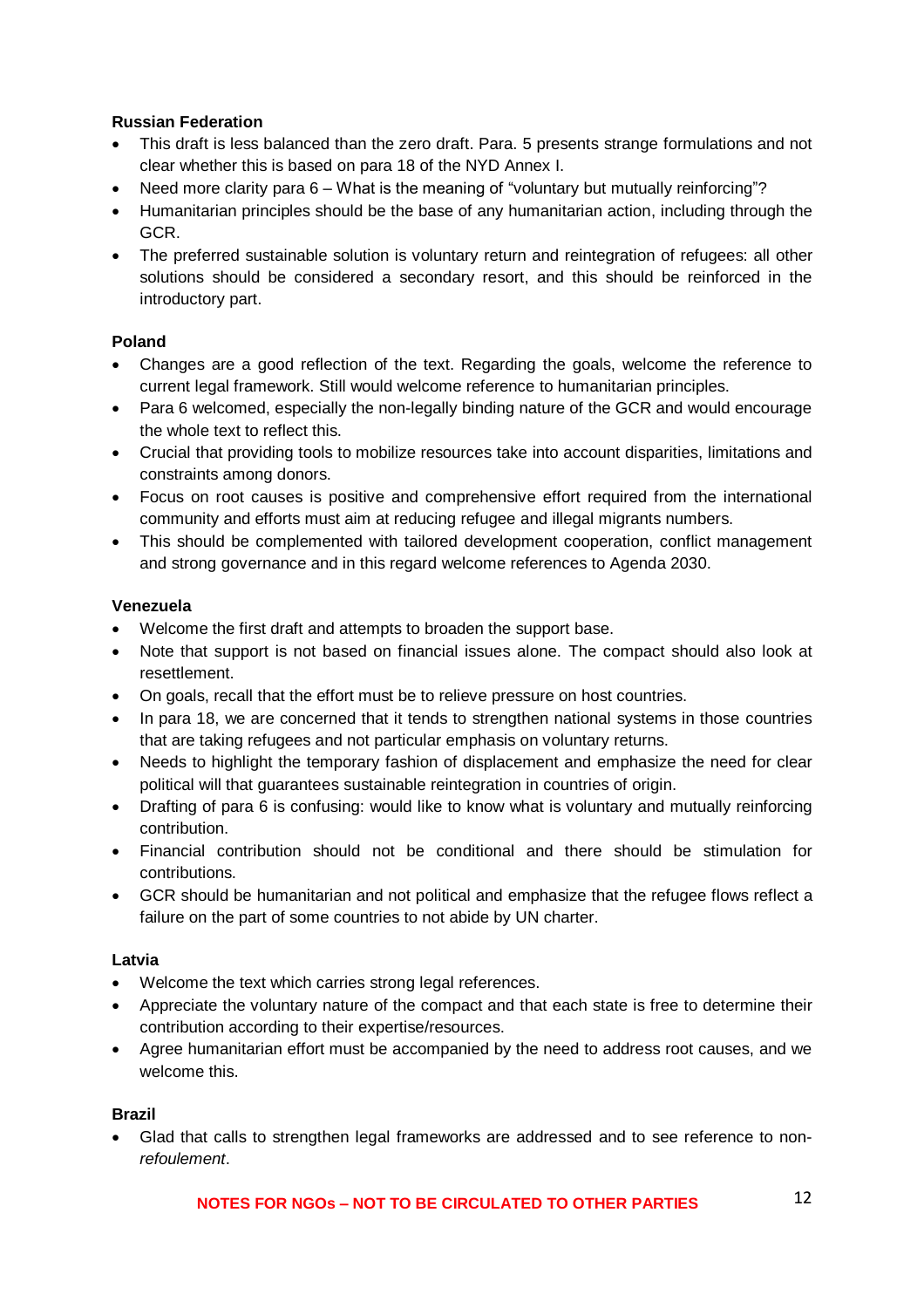- Refugee protection has been strengthened and appreciate that it reflects linkages with human rights and other instruments.
- In para 5, we would appreciate more clarity on the format of distribution of contribution among states.
- Appreciate the call to map cost of hosting refugees contained in para 15 and 42. Impact goes beyond cost, and contribution should be determined according to the context and capacity of each states. We would appreciate to know if the mapping of costs will be taken into account in the distribution of contributions among states.
- We need to be accurate on concepts: On climate change and natural disasters, we recall that existing refugee law does not encompass these drivers, even if they may affect humanitarian action. We ask UNHCR to identify specific related protection dimensions.

#### **Algeria**

- Convinced drafting needs to be guided by the principles anchored in existing legally binding instruments, both international and regional.
- Para 1 go back to the same definition as we have in the Refugee Convention / Protocol
- Para 4 legal instrument need to remain contractual
- Para 5 reiterate the position of Africa Group and Arab Group (goals must reflect para 18 objectives of CRRF)
- Para 6 More clarification on what is meant by voluntary and mutually reinforcing commitments and would like to know the implication of such words. Goal is to relieve pressure on host country. This should not add existing burden on them. Must take into account different national capacities, priorities and in this regard, we refer to para 21 of the NYD. This para should highlight that the GCR promotes cooperation.
- Para 7 establishment of national arrangements is the prerogative of the state, and scope of the GCR is different from those of SDG (which means the second bullet point in para 7 should be deleted).

#### **Belarus**

- Welcome the introduction of para 1, which sets a proper context for following sections.
- Para 6 appreciate it is voluntary, but would require clarity on "voluntary but mutually reinforcing". We emphasize prerogative of states to determine their refugee policy. This is missing in para 6.
- Welcome the effort to put refugee instruments at the center as well as the separate chapter on prevention and root causes.

#### **Philippines**

- Welcome the improvements made.
- Welcome the rationale in the background. Pleased to see clear goals.
- Welcome that GCR is not legally binding; takes into account that states contribute according to their capacities.
- Welcome reference to address root cause.

#### **Sweden**

- Clear improvement on zero draft: Incorporates many comments made in the previous consultations.
- Language has been strengthened, and use of 'interested states' has been deleted and this is an important step towards an ambitious burden and responsibility sharing.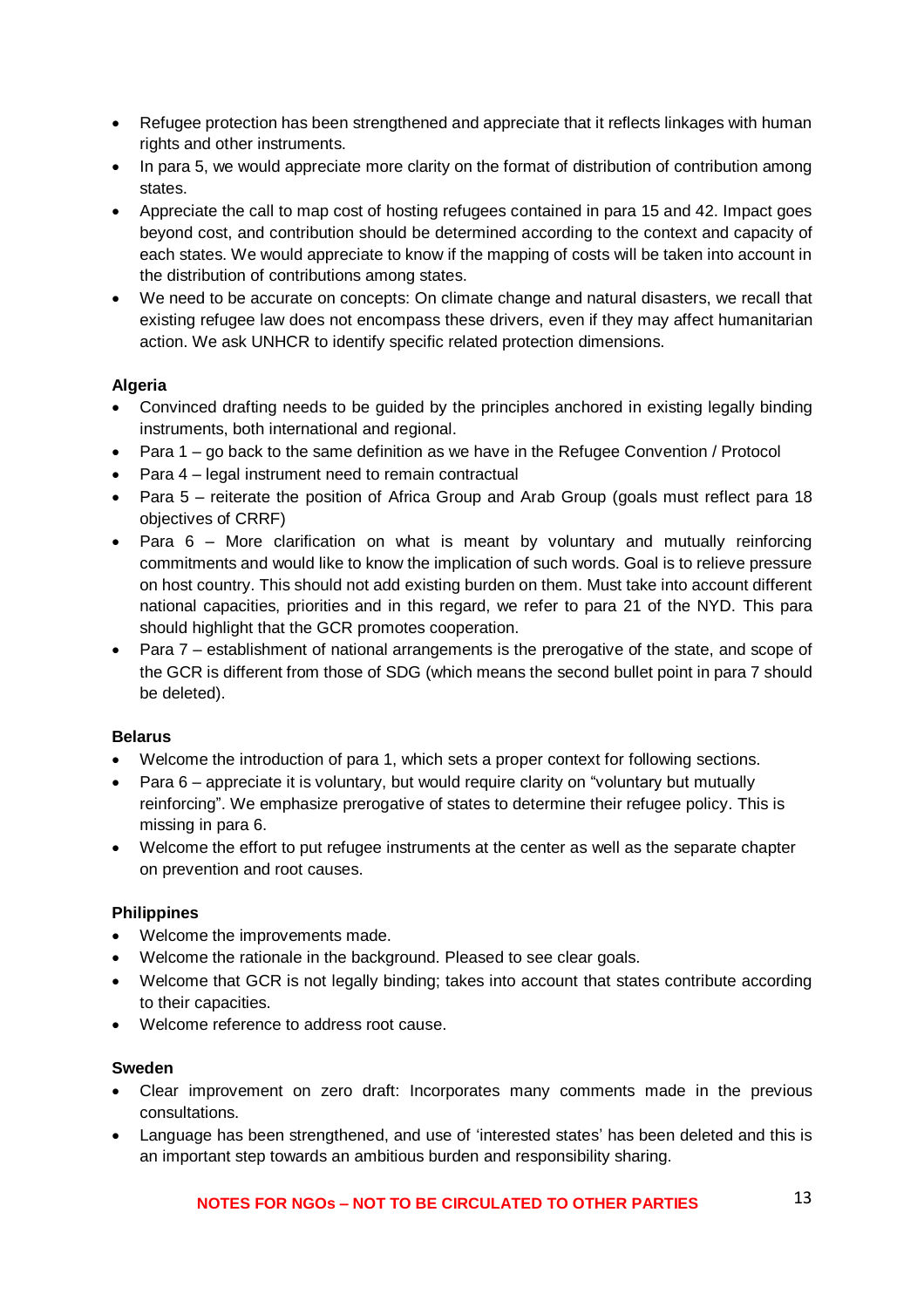- Appreciate clarity on who is doing what. Appreciate that global refugee summits welcome a wide range of contributions.
- GCR, while non-binding, must include dedicated commitments. We need to spell out the principles for our contributions.
- Would like to see references to NYD in the introduction.
- Recognize distinct objectives of the GCR and GCM, but their complementary nature needs to be acknowledged, for example, in the areas of search and rescue, response to vulnerability, referral and status determination.

#### **Egypt**

- Notice improvements in the revised document on structure and new elements.
- Note the inclusion of the principle of non-*refoulement* and addressing root causes, although this last point lies outside the mandate of the GCR and must be linked to UN reforms.
- Para 5 Need to reflect the para 18 objectives of the CRRF envisaged in NYD.
- Responsibility sharing mechanisms should not create more responsibility for host states. The document remains prescriptive for host states when it should be prescriptive for donors.
- Clear mechanisms for predictable, multi-year, un-earmarked financing are needed.
- Welcome the inclusion of mapping the cost of hosting refugees.
- Para 39-49: appreciate that it includes support for improving national systems and capacity, e.g. on data.
- Host countries should be assisted according to their circumstances without adding further burden for collection and dissemination of data.
- Welcome the development of indicators; targets and timeframes should be included.

#### **Macedonia**

- Our assessment of the first draft is positive. Many efforts have been made.
- Introduction is more developed. Welcome mobilizing stronger development and humanitarian responses and planning for durable solutions from the outset.
- Voluntary contributions are welcome but support should be timely and predictable.
- Regarding burden and responsibility sharing, see improvements in support for host countries, which needs to be timely, concrete. GCR should define concrete modalities for burden sharing, concrete commitments for hosts, ensure comprehensive follow up.
- Welcome emphasis on stronger mobilization of humanitarian and development responses and addressing root causes. Welcome also para 6 on planning from onset voluntary contributions according to resources available.
- Global refugee summit is welcome, we commend the high-level approach to mobilize technical and financial resources.
- Global Support Platform is positive as a structure to translate commitments into action, and we also welcome additional tools to measure the impact of hosting refugee burden. Efforts of host countries has not been sufficiently acknowledged in the past.
- Particularly welcome support to manage arrivals and reception needs. Support also required for transit countries too. Support is needed particularly for identification of needs, security screening and addressing immediate needs.

#### **Costa Rica**

• First draft reflects a more complete document to strengthen refugee protection regime and is based on existing standards and inclusion of refugee law. Pleased to see references to protection instruments (especially the Cartagena Declaration) and key pillars of HR law.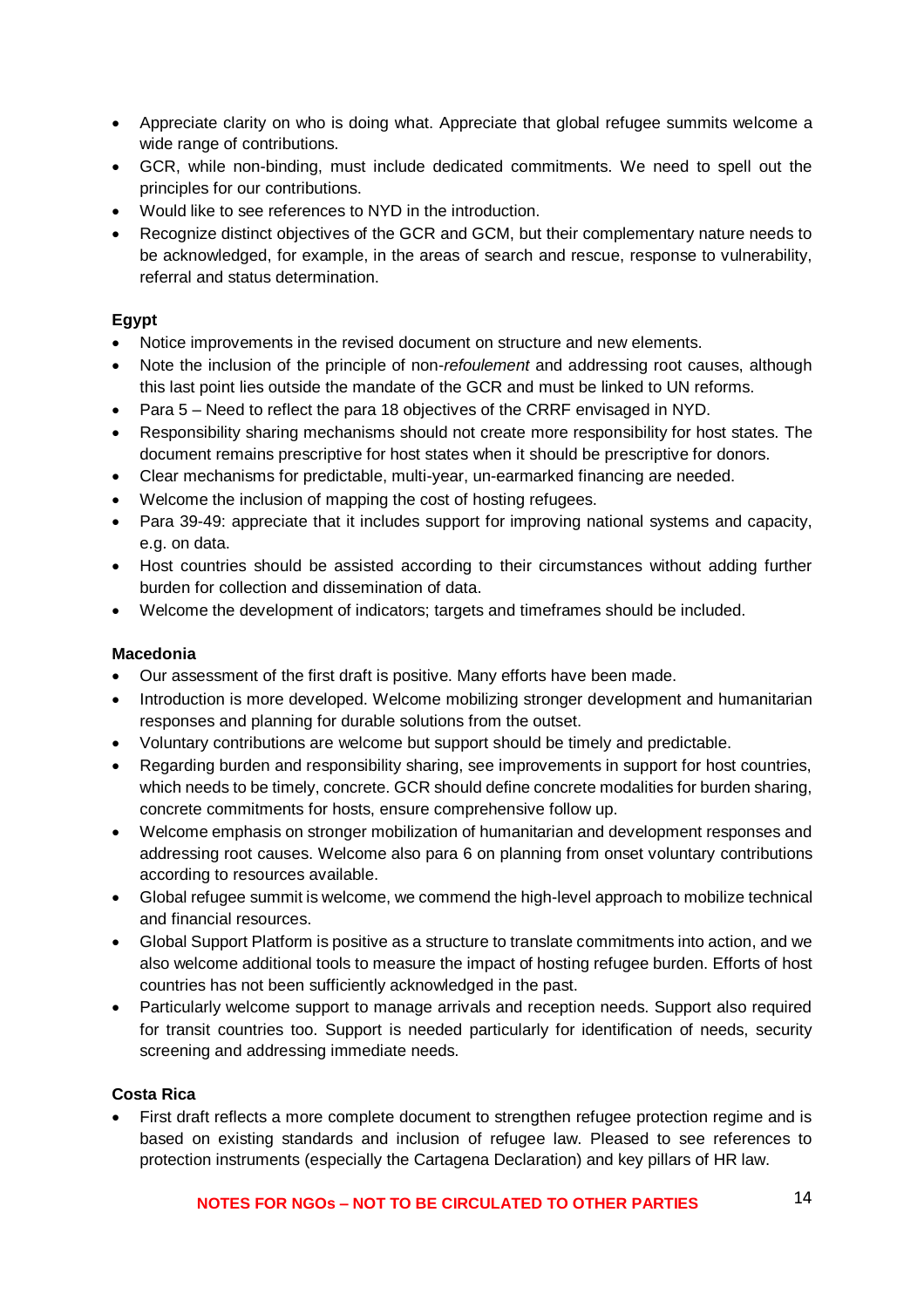- Need to emphasize the importance of looking for comprehensive responsibility sharing to make it more predictable.
- The commitment to leaving no one behind should be in the introduction and the commitment to SDGs should also remain a principle of the GCR.
- Pleased to see inclusion of root causes as an opportunity to prevent displacement.
- Call your attention to the issue of displacement due to natural disasters and invite to look at the Sendai framework as well as mixed flows of refugees and migrants as distinction between them is not always clear.

#### **Colombia**

- Discussion should be based on NYD in order to avoid conceptual elements that go beyond high-level agreement in New York. We should be cautious not to bring into the GCR discussion elements that were not in the NYD.
- Our aim is to find consensus to operationalize the compact, respecting the UNHCR mandate and remaining within the parameters of the 1951 Convention.
- It would be problematic to include responsibilities that go beyond solutions for refugees.
- Additional help from the development sector cannot be subject to specific conditions. Language on the nexus should be carefully worded.

#### **World Bank**

- Encouraged by progress: the first draft is stronger and comprehensive and contains core elements that will reshape our response. Thank UNHCR for continued leadership.
- Encouraged by the inclusion of specific collective outcomes in para 5. Fully support the level of ambition they represent. Fully support the targets and level of support they point to as well as the enhanced responsibility sharing mechanism.
- We remain available to work on refining indicators so that we can monitor and measure progress over time.
- Welcome the emphasis on predictable humanitarian and development strategies linked to national approaches. Keep in mind the importance of leaving no one behind.
- Committed to engaging with refugee hosting countries.
- Welcome strengthened protection and need to tackle root causes and committed to scale up engagement in fragile countries to address drivers of conflicts and support returns.
- Support the idea of measuring impact on host countries and stand ready to play our part in this perspective as well.

#### **UNICEF**

- Those consultations directly relate to 20 million children. Conflict and violence disproportionately affect children. So we urge to take all measures to protect children.
- Other reasons leading to displacement of children include child recruitment into armed forces, domestic abuse, forced child labour, child marriage, and lack of access to healthcare. We hope that the GCR will not only reflect this but will mobilize efforts and facilitate access to health education and social safety nets and overall strengthen child protection systems.
- It is important to collect age disaggregated data is vital, but this data should be kept confidential and only used for protection purposes. Recently, UNICEF, UNHCR and other have launched a call to action on the link between better data and protecting children on the move.
- Children and youth are critical stakeholders, they should not only be consulted but included in design and implementation of policies.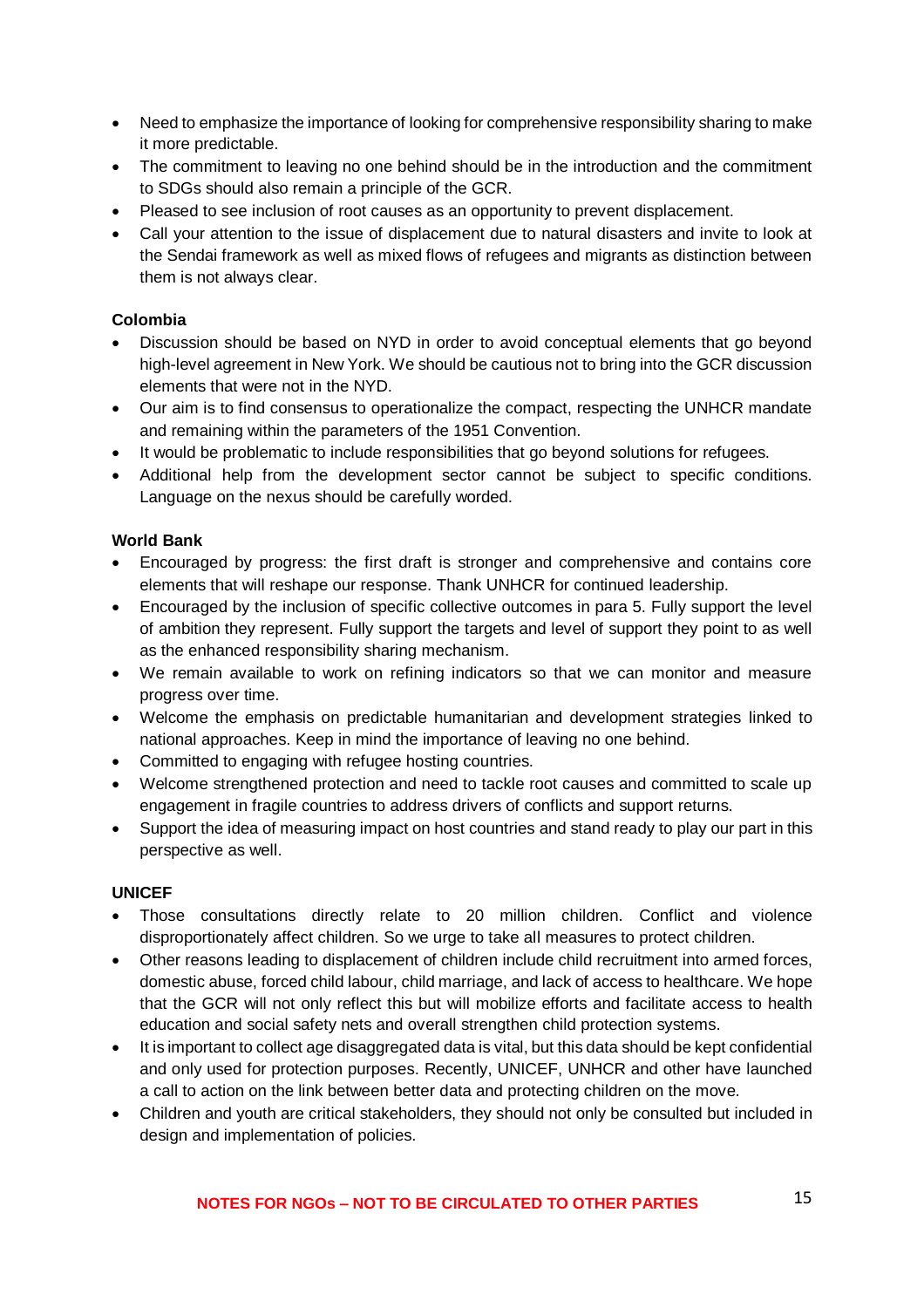# **ILO**

- Welcome references to the principle of non-*refoulement* and other legal frameworks.
- Welcome para 5: measuring progress for socio-economic inclusion, particularly of women and girls, and importance of achieving durable solutions.
- On 3<sup>rd</sup> bullet of para 7: ILO will continue to enhance efforts to support access of refugee to decent work opportunities in line with experience and SDGs (especially SDG 8).
- Welcome focus on prevention and root causes, and note employment generation and decent work is fundamental and reinforces humanitarian and development nexus.
- Supporting peacebuilding has always been a core mandate of ILO. ILO has recently developed Recommendation #205 on Employment and Decent Work for Peace and Resilience, which stresses the importance of partnerships in this dimension.
- Convinced of the relevance of intergraded strategies to address root causes, which should integrate these pillars: support the development of job market, sustainable enterprises and skill development, social protection and supporting and creation of decent jobs. This should apply to refugees and when appropriate, to returnees and support an enabling environment for enterprises.
- ILO deeply convinced of the value of promoting social dialogue and tripartite dialogue to address root causes.

# **OHCHR**

- OHCHR pleased to hear such unanimous calls for the integration of human rights framework as a basis for the GCR. We have consistently stated that the GCR is an important opportunity to advance human rights for refugees, who are first and foremost human rights holders
- Need to recognize states as duty bearers and welcome the human rights instruments.
- Glad to see that success will hinge on safeguards for the rights of refugees and that GCR must be in line with broader UN mandate.
- We need to work on further integrating norms and instruments in all parts of the GCR, for example with regard to the Convention on the Rights of the Child, disabilities rights, etc. We need to build upon the broader legal framework looking at cultural rights, protections owed to women, survivors of torture and trauma, etc. Those are applicable to refugees and complement refugee law.
- Also call upon ensure robust complementarity between GCR and GCM.
- Need complementary to ensure protection to those who fall outside the refugee definition and those affected by climate change and natural disasters or food insecurity.

# **WHO**

- Welcomes this draft. Value goals, especially point 1 and 2, which will address burden sharing and enhance national protection systems.
- Commitment to SDG will need to be strengthened, especially on 'leave no one behind'.
- We also need to further enhance predictability in refugee response.
- Addressing root causes should be linked with UN reform.
- Recommend health is included in section 7 on resilience, alongside education and livelihood. Robust reference to access to health needed.
- Would like to see more on health intervention and coordination on this within the UN system.

# **GAVI Alliance**

• Welcomes the first draft. Stronger focus on prevention and stronger articulation between peace development agenda.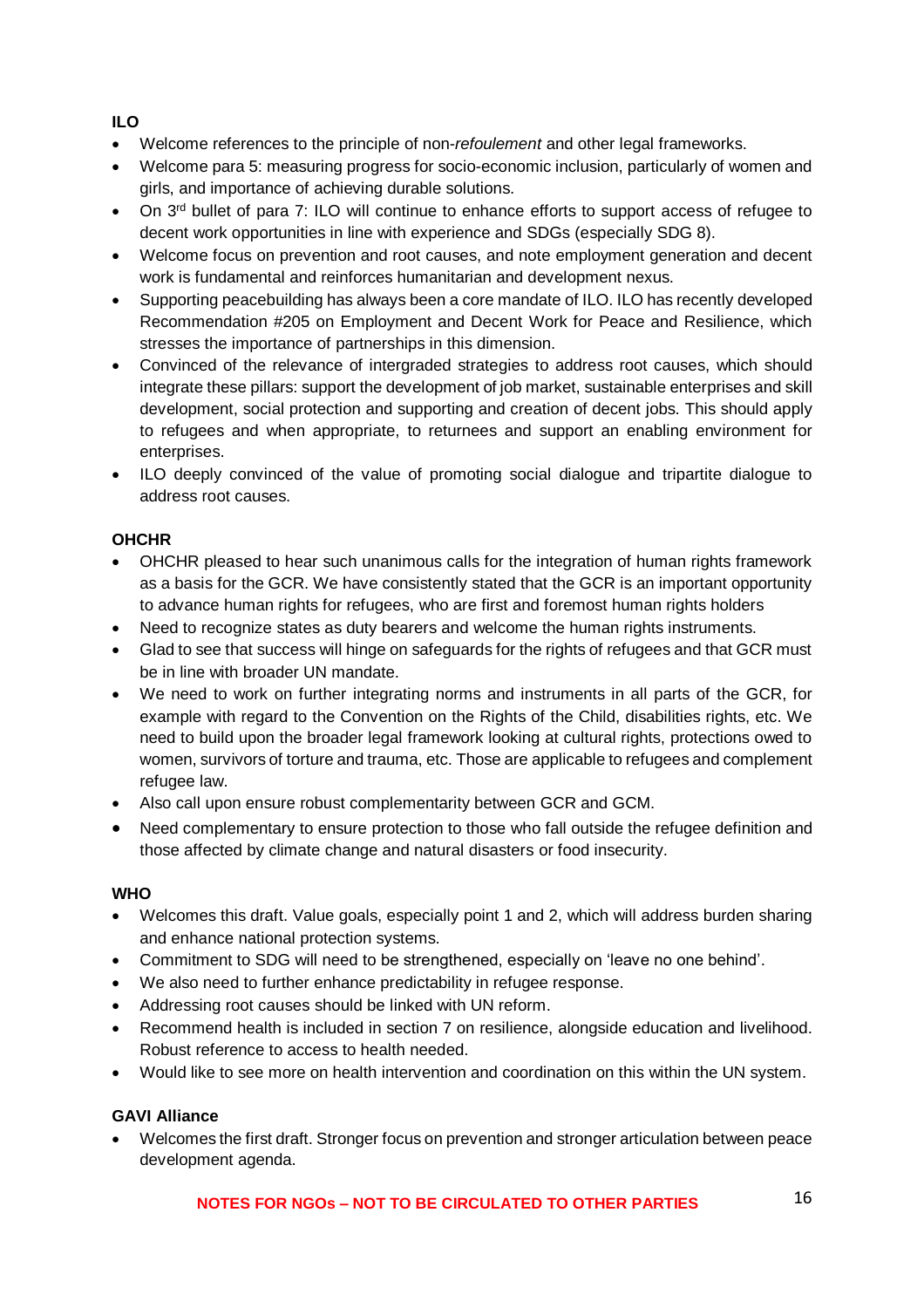- Welcome the inclusion of education and civil registries to meet the needs of refugees and host communities.
- It must address the biggest risk to refugees: they must have access to low-cost impactful health interventions such as vaccines, as it will reduce outbreak of diseases.
- Early years of children are threatened, and in situations of vulnerability this is further heightened.
- Suggest stronger articulation of access to health services for refugees and host communities and recognition of health as a key investment in human capital.
- Para 7 include mention of health as a key investment in human capital; para 40 include disease surveillance; para 64 include access to essential health service packages.

#### **FAO**

- Welcome the draft. More specifically, welcome the inclusion of food security, recognition that state actors must facilitate access to food, specific attention to nutrition is important to tackle food insecurity.
- Durable food solutions will reduce the need for direct food assistance.

#### **Joint NGO statement on Agenda item 1 can be found [here](https://www.icvanetwork.org/system/files/versions/March%20Consultations-Agenda%20Item%201%20ORAL%20FINAL.pdf)**

#### **Volker Turk – Closing remarks**

- We heard the need to maintain a high level of ambition and we are heartened by that.
- We heard interesting language such as from Iran, which talked about a whole-of-globe approach. We also heard the need to further strengthen paragraphs that relate to protection. Centrality of protection must guide the Compact.
- We also agree that the contributions of those states not party to the Refugee Convention must be acknowledged. We will continue to listen to those countries and also to be duty bound to hope for further accessions.
- Considerations of age, gender and diversity inclusion are present in the text but we heard that more is needed, so will insert clear mention in the introduction including children and disabilities along with Accountability to Affected Populations.
- We heard an emerging voice calling for strengthened references to humanitarian principles as well as to be more explicit on the New Way of Working and partnership approaches.
- We heard calls to mention para 18 (CRRF, NYD) so that it is reflected in the GCR (para 5).
- We will clearly recognize that there is no one-size-fits-all. States do not have the same starting point and need contextualized approaches.
- When it comes to addressing root cause and prevention, need to link to wider UN reform process.
- Environmental degradation and climate change: What is in the next is by no means a furthering of the refugee definition. The text only identifies it as a reality, one of the multiplying factors that contribute to conflict and are behind the root causes of displacement. We will make this more explicit in the next draft.
- The Refugee Convention and definition have to be seen in relation to International Law. Para 4 on the regime starts with a reference to non-*refoulement*, goes into regional instruments, etc., recognizing that over the years the discussion on who is in need of international protection has evolved with some regions adopting specific initiatives to cover some gaps (e.g. AU Convention, EU Common Asylum System, subsidiary forms of protection, Cartagena and 100 good practices of Brasilia). We have a number of good practices and legal standards that